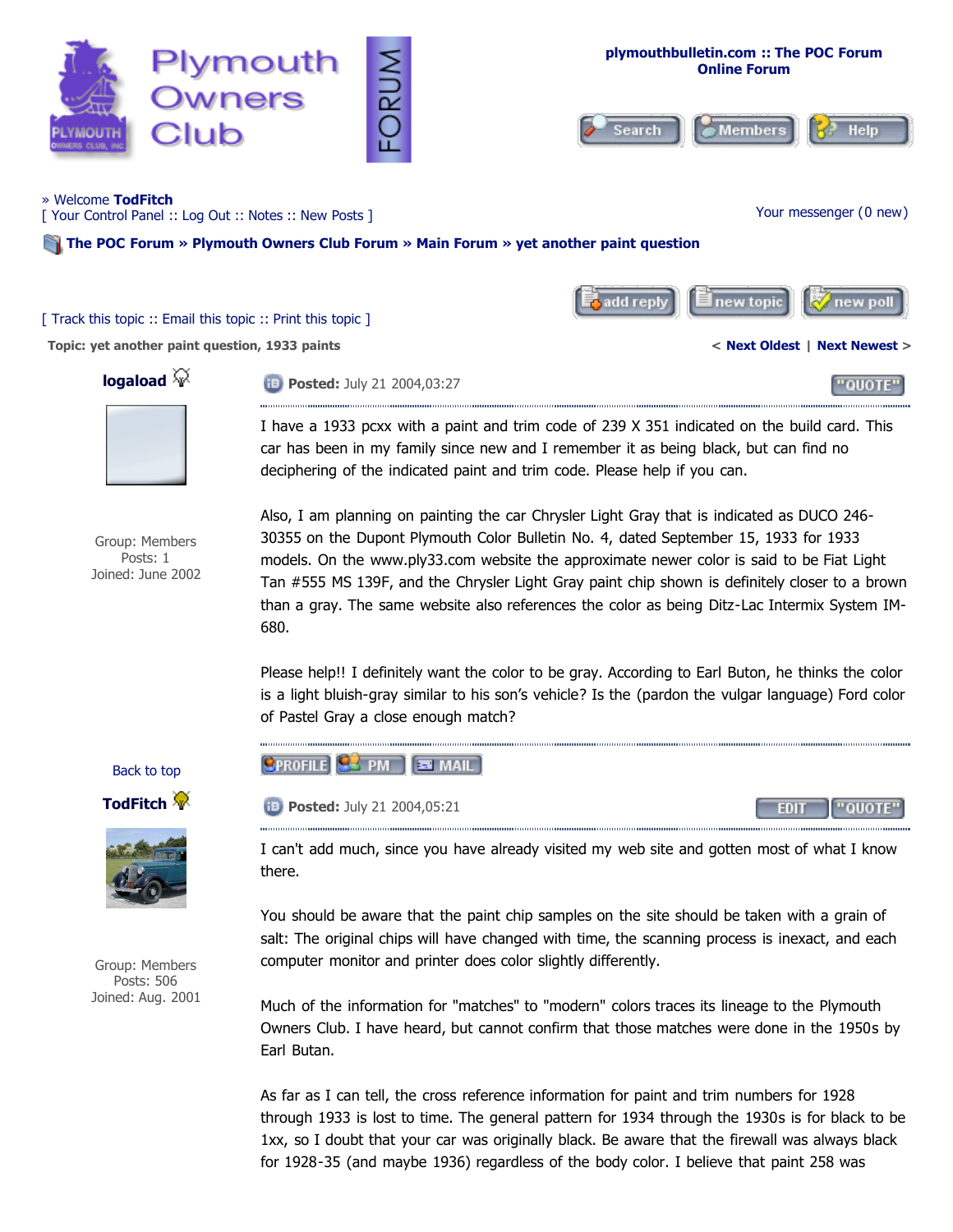Limousine Blue and for 1934 and later blues were usually 2xx, so it is likely that your car was one of the three different blues available.

If you can find a remnant of the original paint color and/or upholstery, I sure would like to know what they were. I am trying to reconstruct cross references between codes and actual colors.

Plymouth: The First Decade: http://www.ply33.com/ Golden State Region POC: http://goldenstate.ply33.com/

#### Back to top

# **PROFILE FOR IS WWW**

**<sup><b>Posted:** July 21 2004,17:33</sup>

I'll put my two cents worth in.

--------------

#### **Plymouth Admin**



Group: Super Administrators Posts: 119 Joined: Dec. 2003

books actually started to dis-color the paint chips after a year. Who knew... hahahaha. Anyway, paper is a bad factor in this as well as after 20 odd years, that will affect color as

Keep in mind, everything breaks down to some extent. Paint chips are not immune to this. From 1931 - 1946 I know the glue used to adhear the chips in DuPont and Ditzler (PPG)

well. The new paint won't be as bothered by this, but the old stuff was.

I also agree with TodFitch. Monitors play heavy. But it might be a scan of a botched (aged) chip sample anyway. So who knows. But if I remember right... the color you referenced is actually a gray. No tint of brown.

I hope this helps.

**OPROFILE PM** 

### Back to top



Group: Members Posts: 38 Joined: Mar. 2002

**CPROFILE C** PM EN MAIL SWWW 37 YIM

**Posted:** July 21 2004,19:08

1933 colour number 351 is Radio Blue. The mix for it was dark blue,black,white and some dark green. Black was not originally offered to buyers of '33 Plymouths for some reason. Eventually the factory relented and allowed the dealers to buy black cars as long as they bought a train car load and they had to be all the same body style. The convertible was never offered in black. I belive no PCs were painted black at the factory only PDs and that was after May 1933. A true black original '33 Plymouth is rare. Chrysler Light Gray could be described as Army Olive Drab with a gloss fiinsh! The paint number is 355 and the mix is; white,black,ferrite yellow and brown. I have the exact mix quantities if you need them. The Duco number for Chrysler Light Gray is 246-30355.

Back to top

**3 replies since July 21 2004,03:27 < Next Oldest | Next Newest >**

[ Track this topic :: Email this topic :: Print this topic ]



Forum Jump

"OUOTE"

"QUOTE"